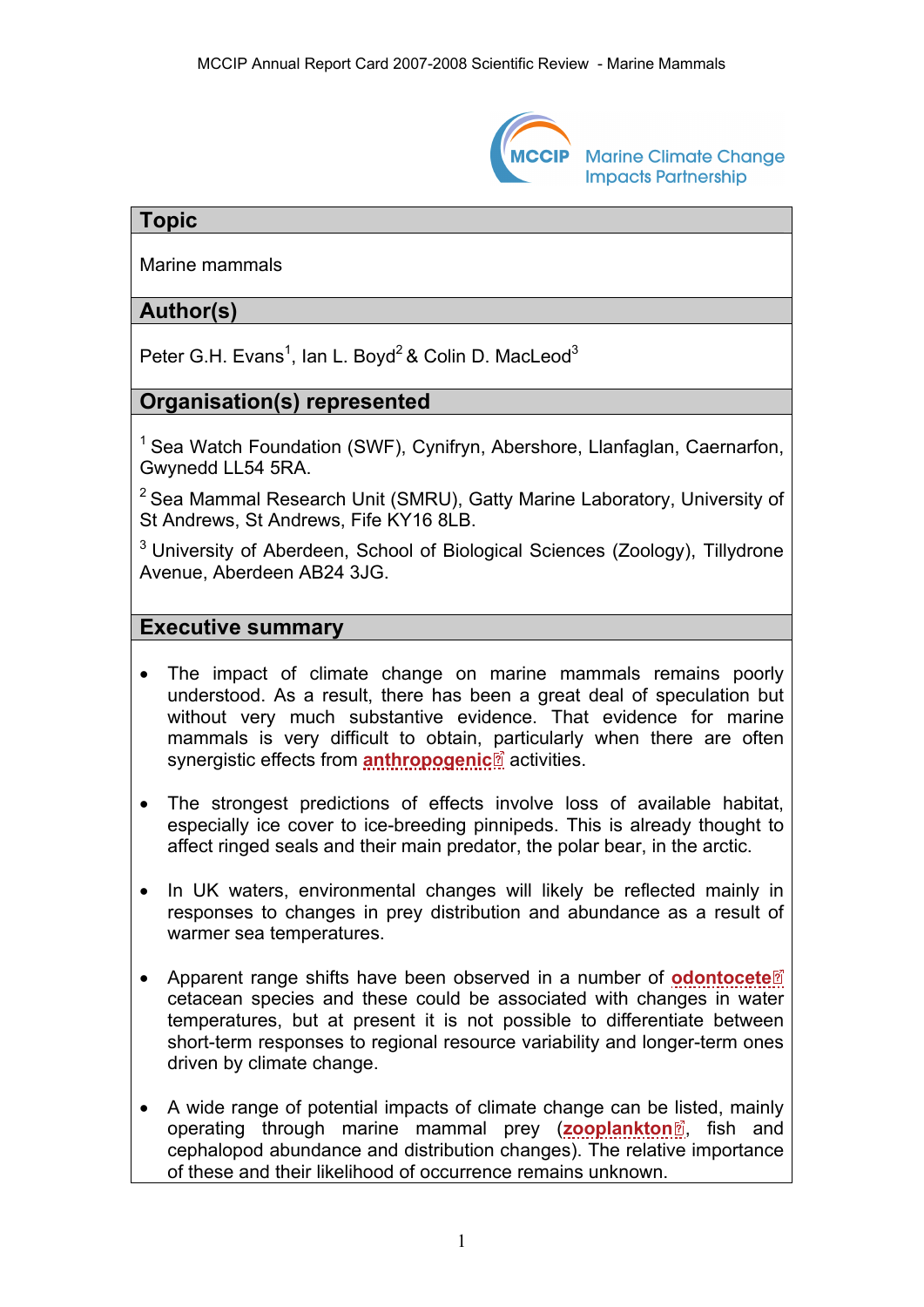## **Full review**

#### **Marine Mammals and Climate Change**

As warm-blooded vertebrates with both physiological and behavioural mechanisms developed to respond readily to changes in their external environment, marine mammals might be expected to cope well with most environmental variance predicted from climate change. On the other hand, we would anticipate changes in the availability of their habitat (including food resources) could lead to responses in particular cases. The most obvious example in this context is the reduction in ice cover affecting ice-breeding polar seals such as the ringed seal, and its consequent effect upon predators like the polar bear (Stirling *et al*., 1999; Derocher *et al*., 2004; Ferguson *et al*., 2005). Other predicted physical changes to the habitat include increased sea levels modifying shallow seas. These could affect breeding bays and lagoons of coastal species like the vaquita and grey whale (IWC, 1997), and seal caves and other haul-out sites (e.g. the endangered Mediterranean monk seal – Harwood, 2001). Also potentially vulnerable are dugongs and manatees, humpback dolphins, franciscana, tucuxi, and finless porpoise, all of whose diets appear to be dependent upon shallow-water species (sea grasses in the case of sirenians – see Short & Neckles, (1999); and fishes and invertebrates in the case of cetaceans (Würsig *et al*., 2002). However, in the UK, those conditions are not likely to be important at least in the foreseeable future, and even elsewhere, it may be that new habitats become available or that species adapt within the predicted time scale.

Most likely impacts of climate change on marine mammals will be in the form of range changes through effects upon [ectothermic](http://www.mccip.org.uk/arc/2007/glossary.htm#Ectothermic)<sup>o</sup>prey. Although most marine mammals appear to have catholic diets, in many cases species distributions fall between particular sea temperature boundaries, and this reflects the range preferences of the major prey organisms upon which they are known to feed (Bjørge, 2002).

## **What is happening now**

Recent warming of the seas around the British Isles has coincided with a northward shift in the distribution of zooplankton (Beaugrand *et al*., 2002; Reid *et al*., 2003) and fish species (Beare *et al*., 2004; Perry *et al*., 2005). Those changes are most evident near the northern or southern boundaries of the species range (Rose, 2005). The same appears to be the case for certain cetacean species, with the typical warmer water dolphins – short-beaked common dolphin and striped dolphin recently extending their shelf sea range further north off western Britain and around into the northern North Sea (Evans *et al*., 2003; MacLeod *et al*., 2005). Other warm water species recorded for the first time in the UK in recent years include Blainville's beaked whale (1993) and Fraser's dolphin (1996), whilst nine out of ten strandings of pygmy sperm whale in Britain & Ireland have occurred since 1980 (Evans *et al*., 2003). However, it is unwise to draw too many conclusions from vagrant records such as these; additional warm water species that were recorded in the UK more than fifty years ago include false killer whale (last stranding in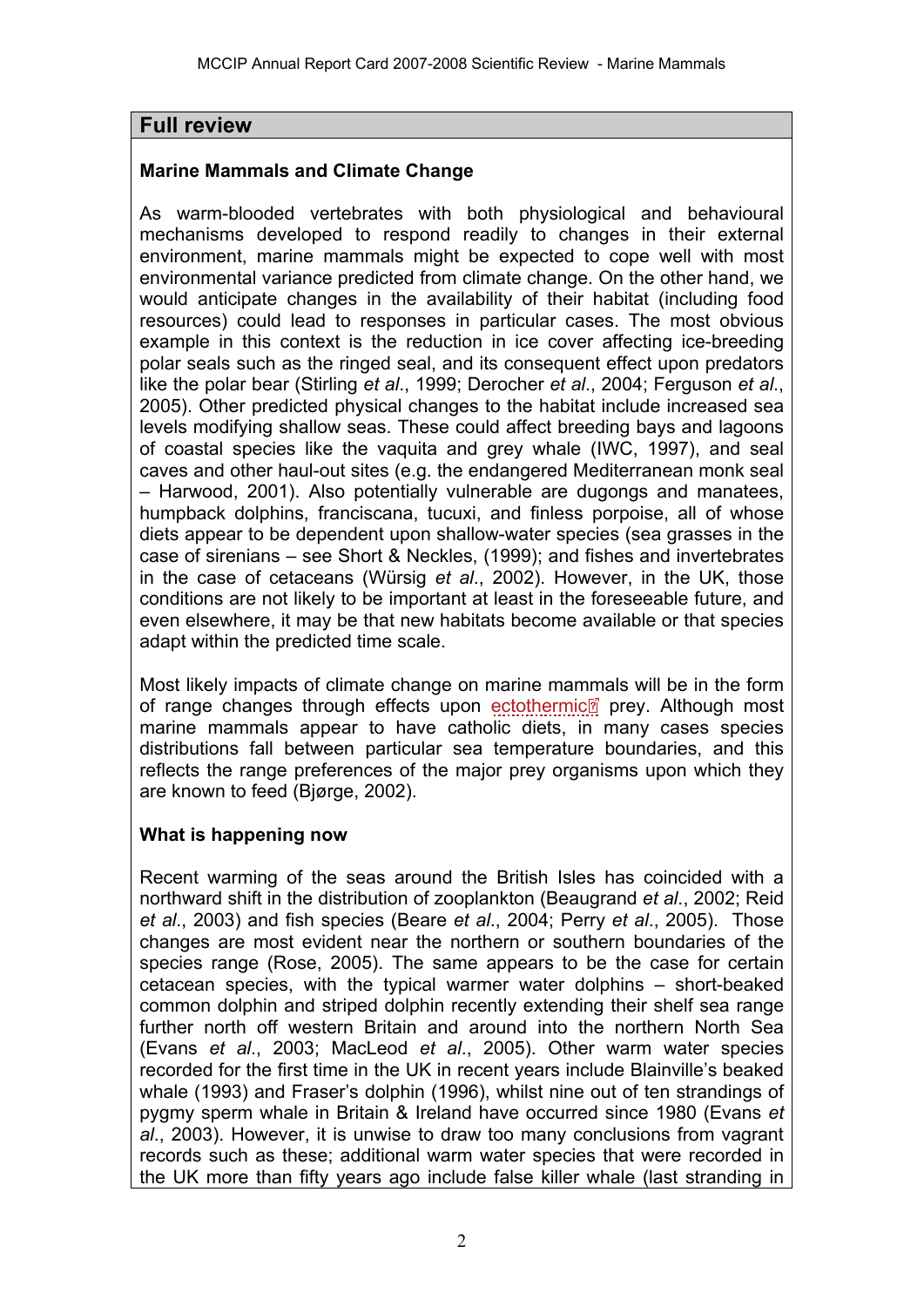1935) and rough-toothed dolphin (one stranding only, in 1949).

The ability to detect long-term trends in cetaceans around the UK is limited by the paucity of effort-based sightings data before 1980. The recent multiple presence of short-beaked common dolphin schools off northern Scotland and in the northern North Sea is not entirely new, for example. There have been both strandings and sightings in that region during the 1980s (Sheldrick, 1989; Baines *et al*., 2006), and a marked peak in North Sea strandings was reported during the 1930s (Fraser, 1946). These may reflect decadal climatic cycles such as caused by the North Atlantic Oscillation (which was in a positive phase during those periods, characterised by stronger westerly winds, higher sea temperatures, and milder winters with wetter and stormier conditions (Hulme *et al*., 2002).

Another species reported to have recently exhibited latitudinal range shifts is the white-beaked dolphin, a species of largely cold temperate to arctic waters (Evans *et al*., 2003, MacLeod *et al.*, 2005, 2007b; Baines *et al*., 2006). On the other hand, these may not necessarily be directly related to sea temperature changes but simply reflect changes in the status of particular fish stocks that are favoured prey of the species. Stranding records have shown a significant increase in the southern North Sea since the 1960s, and the species now regularly occurs in the Southern Bight (Bakker & Smeenk 1987, Kinze *et al.* 1997; Camphuysen & Peet, 2006). Likewise, Risso's dolphins (which feed principally upon small cephalopods such as cuttlefish and octopus) are now recorded regularly in the North Sea off East Scotland and Northeast England, after being very scarce here between the 1980s and 2000 (Evans *et al*., 2003; Sea Watch Foundation database). This emphasises the difficulties in interpreting regional changes in status, not only because there are many potential confounding effects (not least being human over-exploitation of fish or squid stocks) but also because those marine mammal species may simply be responding to regional variability in resource availability independent of climate change.

Amongst marine mammals, information on population trends, breeding success and feeding ecology is best for seals. However, at present, there is no evidence that climate change has affected either of the two UK breeding species (grey and harbour seal), although elsewhere in the world, several authors have attempted to link changes in seal population dynamics and life history parameters to climate change (Sun *et al*., 2004, McMahon & Burton, 2005; Forcada *et al*., 2005).

#### **What could happen in the future**

Responses both at the individual and population level of marine mammal species to climate change are currently poorly understood. Making predictions about future impacts becomes even more speculative. In the last ten years, a number of marine mammal scientists have attempted to do this (Tynan & DeMaster, 1997; IWC, 1997; Würsig *et al*., 2002; Learmonth *et al*., 2006; Simmonds & Isaac, 2007). The main potential impacts are summarised under the following headings: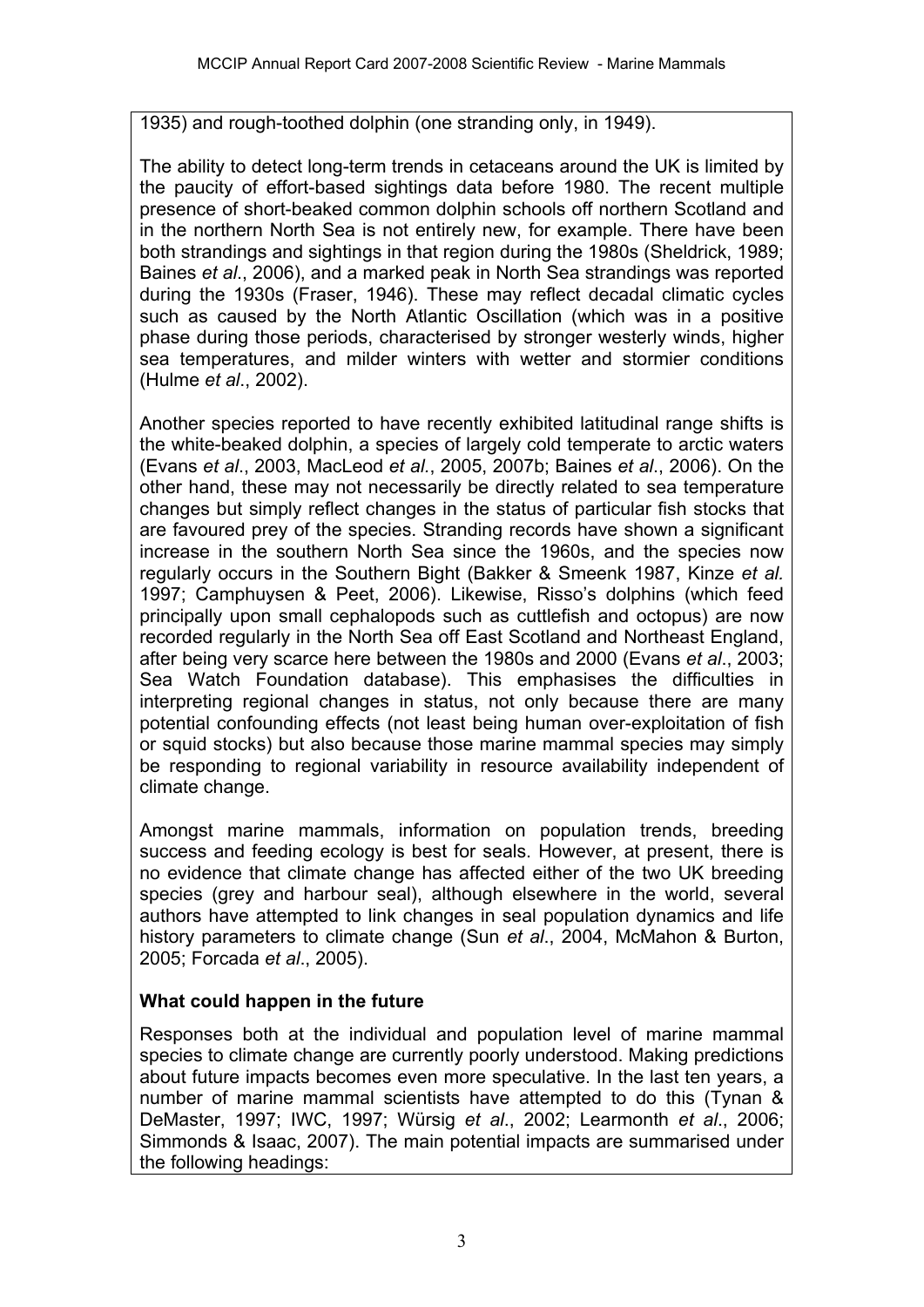*Range shifts*: As a result of increased sea temperatures, it is thought that species will shift their ranges latitudinally. This may not necessarily result in a negative response, although species with restricted distributions such as the vaquita, river dolphins, bowhead whale, narwhal, and polar seals, may be unable to change their geographic range (Tynan & DeMaster, 1997; IWC, 1997). In the UK, one might expect species like the short-beaked common and striped dolphin to occur more regularly in northern Britain, displacing the white-beaked and Atlantic white–sided dolphin. Cuvier's beaked whale may become more regular in offshore canyons, and there could be more records of warm-water vagrants to North-west Europe (e.g. Bryde's whale, pygmy sperm whale, rough-toothed dolphin, and Atlantic spotted dolphin). Baleen whales (e.g. humpback whale) that move southwards to warmer waters to winter and breed may increasingly do so within UK waters.

*Changes to physical habitat*: The melting of sea ice clearly poses a threat to those marine mammals (such as seals) that use it for hauling out or breeding, as well as to their predators (Harwood, 2001; Derocher *et al*., 2004; Ferguson *et al*., 2005). Changes to open-water refugia in the ice may affect species like beluga and narwhal (Heide-Jørgensen & Laidre, 2004; Laidre & Heide-Jørgensen, 2005). Rising sea levels may affect shallow water species such as tucuxi, humpback dolphin, and finless porpoise, as well as those species such as the grey whale, calving in shallow coastal bays (IWC, 1997; Würsig *et al*., 2002). In the UK, however, it is unlikely that changes to the physical habitat will affect cetaceans, although some seal haul-out / breeding locations in caves or on low-lying coasts (e.g. Monach Isles for grey seals, parts of The Wash for harbour seals) may be lost or modified. Increases in storm frequency and associated wave surges could exacerbate effects. On the other hand, seals may adapt to these changes and new habitats may be created.

*Changes to the food web*: Effects of changes to community structure are probably the most difficult to predict. Changes in ocean currents and the positions of associated fronts as well as in ocean mixing, deep water production and coastal upwellings could have profound effects on biological productivity (Walther *et al*., 2002; Stenseth *et al*., 2002, 2004), which in turn is likely to affect top predators such as marine mammals (IWC, 1997; Bjørge, 2002; Würsig *et al*., 2002). Species with restricted diets (such as right whales which feed largely upon copepod aggregations) are thought to be particularly vulnerable (Greene & Pershing, 2004; Leaper *et al*., 2005). However, in most cases it is hard to determine how those changes would impact particular marine mammal species (Trites *et al*., 2006).

More complicated scenarios include mismatches in synchrony between predator and prey, either in time or location (Edwards & Richardson, 2004). This uncoupling of phenological relationships at different trophic levels is thought to have been responsible for recent failures in sandeel recruitment in the North Sea (Arnott & Ruxton, 2002) and consequent breeding failures amongst several UK seabird species largely dependent on sandeels (Rindorf *et al*., 2000; Frederiksen *et al*., 2004, 2005; Wanless *et al*., 2005; Mavor *et al*., 2006). There has been much speculation that the recent shift in abundance of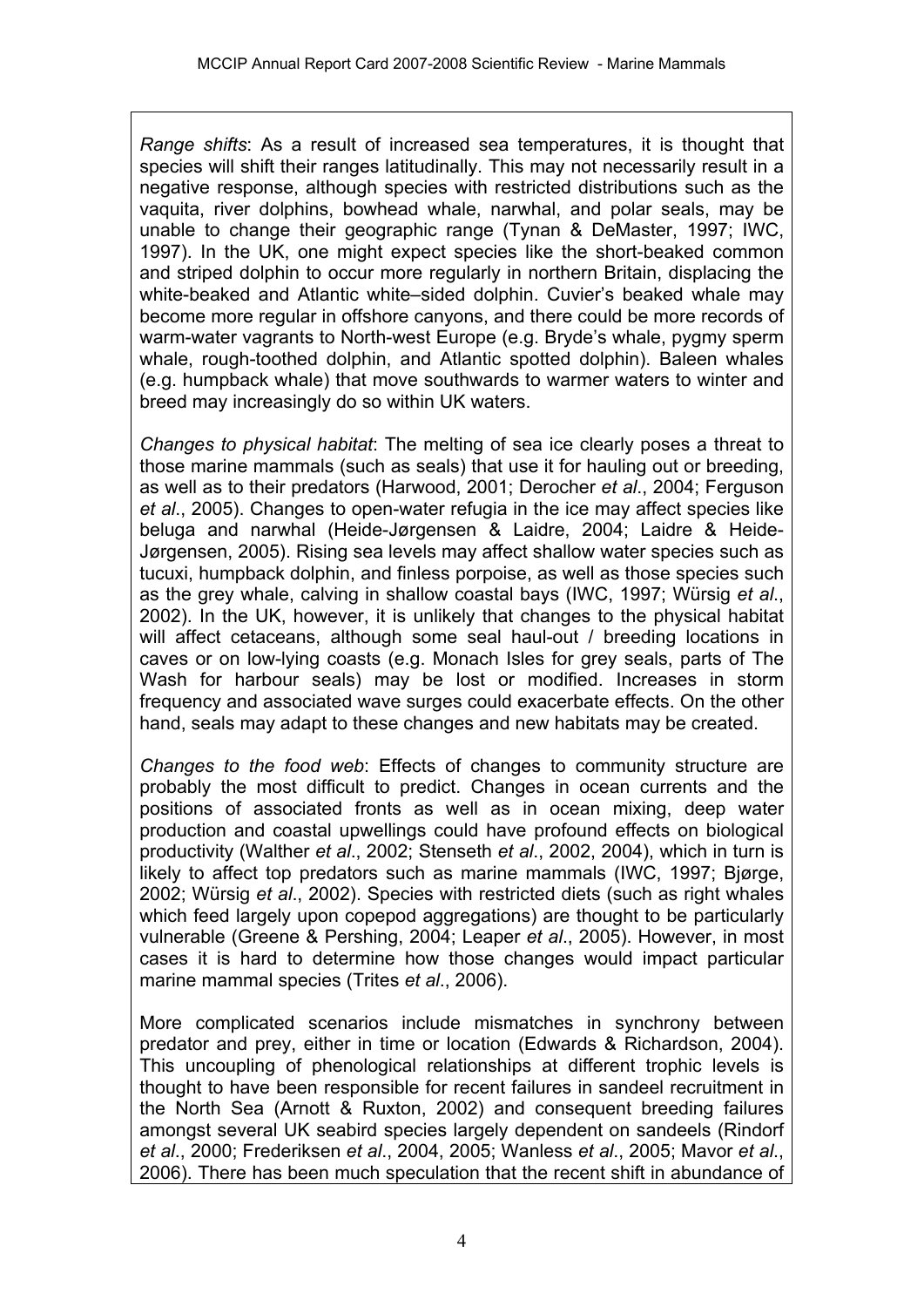harbour porpoises from the northern to southern North Sea may be due to a shortage of sandeels, a known prey item, and this has led to suggestions of food starvation amongst stranded porpoises (MacLeod *et al*., 2007a) although some arguments have been made that there is little evidential support for this conclusion (Thompson *et al.*, 2007). At present, we have little idea to what extent species like the harbour porpoise have particular dietary preferences although high-energy shoaling fish such as herring, sprat and sandeel often form important components of porpoise diet (Santos *et al*., 2004; Evans *et al*., 2007).

A number of findings indicating potential effects on other marine taxa could also impact upon marine mammals through the food chain. Examples include reductions in salinity, increases in  $CO<sub>2</sub>$  and consequent decreases in pH particularly affecting cephalopods (Boyle, 1983; Pörtner *et al*., 2004; Royal Society, 2005). Several marine mammal species feed either exclusively or to a large extent upon cephalopods.

*Susceptibility to disease and contaminants*: Global warming has been implicated in the worldwide increase in reports of diseases affecting marine organisms, including marine mammals (Harvell *et al*., 2002; Geraci & Lounsbury, 2002; Lafferty *et al*., 2004). Climate change has the potential to increase pathogen development and survival rates, disease transmission, and host susceptibility (Harvell *et al*., 2002), whilst higher temperatures may stress organisms, increasing their susceptibility to some diseases (Lafferty *et al*., 2004).

The frequency and severity of toxic algal blooms are also predicted to increase as a result of nutrient enrichment (increased rainfall and freshwater runoff) and increased temperature (Peperzak, 2003). Mass die-offs due to fatal poisonings have been reported in several marine mammal species, for example Mediterranean monk seals, California sea lions, bottlenose dolphins, and Florida manatees (Hernández *et al*., 1998; Geraci *et al*., 1999; Scholin *et al*., 2000; Geraci & Lounsbury, 2002; Domingo *et al*., 2002).

Finally, there are some suggestions that habitat degradation may occur through effects of climate upon pollutant burdens (MacDonald *et al*., 2005).

As yet, most of the above predictions remain speculative and unsubstantiated by unequivocal evidence. This reflects the difficulties in studying marine mammals, using experimental approaches to test hypotheses, and disentangling various potential confounding variables.

## **Confidence assessments**

**'What is already happening' – Low** 

**'What could happen in the future' – Low**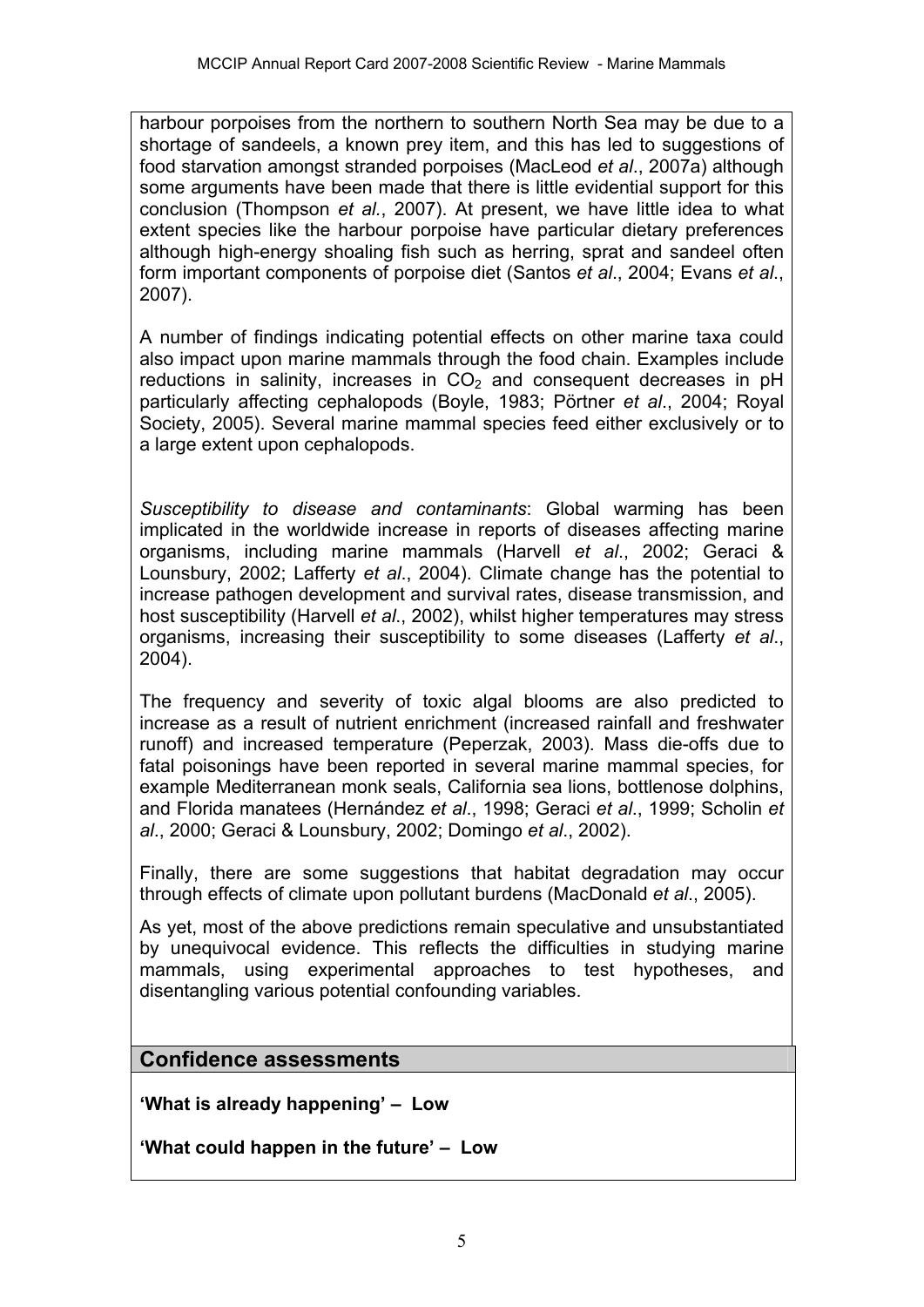|                                    | what is happening<br>now | what could happen in<br>the future |
|------------------------------------|--------------------------|------------------------------------|
| Amount of evidence                 | low                      | low                                |
| Level of agreement or $ $ moderate |                          | moderate                           |
| consensus                          |                          |                                    |
| Level of confidence                | IOW                      | low                                |

Our knowledge of gross status changes is good for seals but moderate-poor for cetaceans, whilst our understanding of links between demography and climate for both groups is poor. We therefore can only have a low level of confidence in what is happening now in relation to climate. As for what may happen in the future, without any clear understanding of impacts on marine mammals, in most cases it is impossible to make confident predictions.

Some marine mammal scientists are more confident than others that we are witnessing ecological effects of climate change as opposed to responses of individuals and local populations to local environmental variability. The statistical power to discriminate between the two remains low. Although more could be done to improve the current level of confidence, there will always be an upper limit to our ability to link population changes to the physical or biological drivers associated with climate change, particularly for some of the less accessible cetacean species.

### **Knowledge gaps**

- A pre-requisite to assessing impacts of climate change on marine mammals at a population level is a long-term, wide-ranging, monitoring programme that can discriminate between regional population responses and those occurring on a wider geographical scale. This is presently lacking for all UK cetacean species, whilst for seals there remain regions (e.g. Irish Sea) with only patchy coverage.
- Our knowledge of trends in basic life history parameters (growth rates, age at sexual maturity, reproductive rates, and mortality) for all cetacean species with the possible exception of harbour porpoise is woefully inadequate, based upon small sample sizes from a restricted number of areas, and without long-term continuity of data. For the majority of species, we are unlikely to obtain adequate information in the foreseeable future given how difficult they are to study and the resources available to do so. However, certain species could be targeted for more intensive study with some likelihood of success. In UK waters, these include (in addition to harbour porpoise) bottlenose dolphin, short-beaked common dolphin, white-beaked dolphin, Risso's dolphin, and minke whale.
- Functional responses to environmental change through physiological and behavioural mechanisms are also poorly understood for most marine mammal species. For this, seals are rather better suited to experimental studies where variables can be controlled. Once individual responses are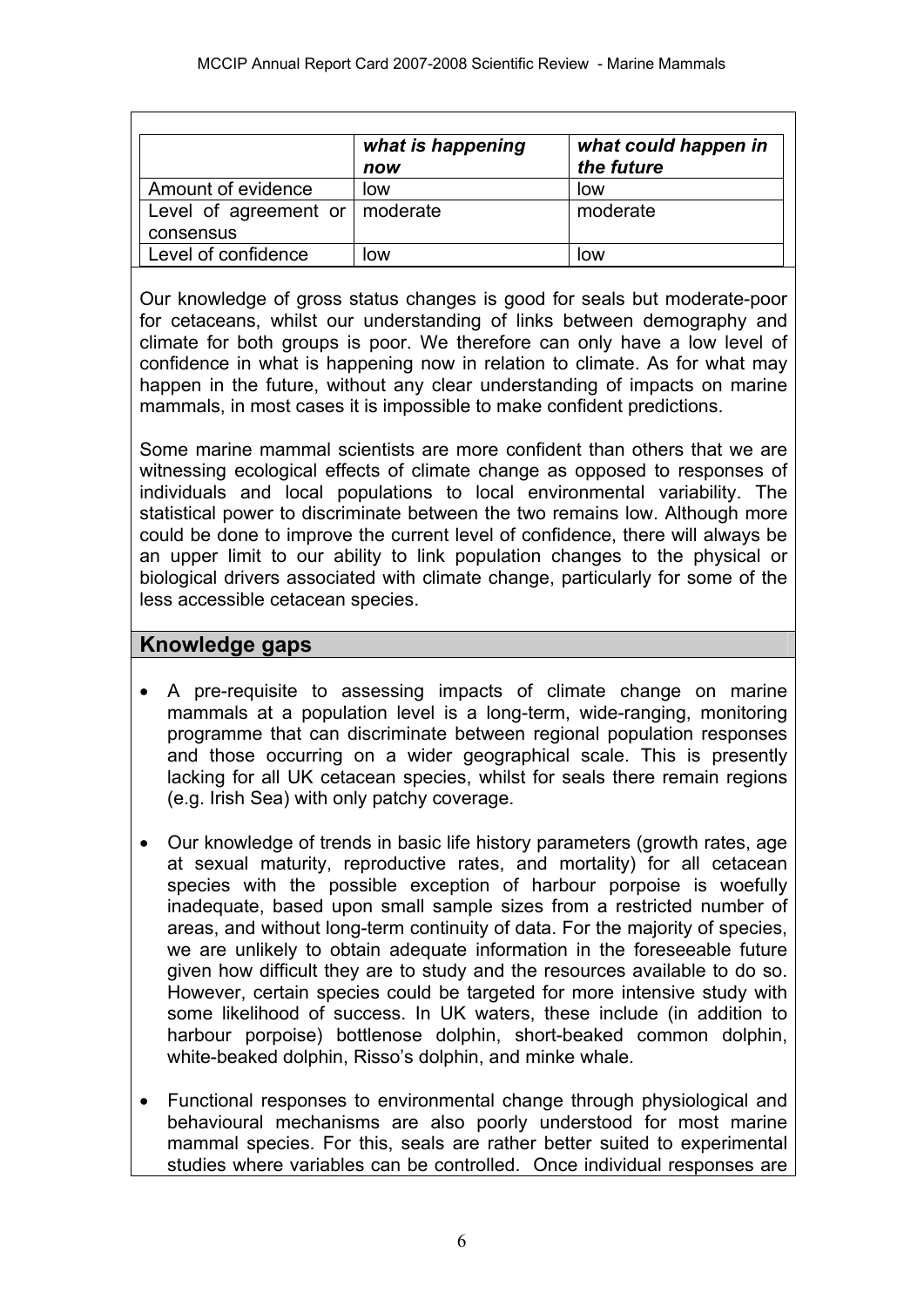better understood, it may be possible to make predictions at the population level.

• Too little is known about how changes in fish, cephalopod and plankton dispersion, distribution and abundance may affect the foraging ecology of particular marine mammal species. Often, one of the major gaps in information lies in the lack of data for non-commercial fish and cephalopod species, although even for some commercial species, such information is lacking.

### **Commercial impacts**

No marine mammal species in the UK is exploited directly, although changes in the status and distribution of marine mammals could potentially have commercial effects if species that are targeted by the ecotourism industry become scarce, or alternatively if there are changes in competitive relations (e.g. an increase in seal predation upon commercially important fish).

### **References**

- Arnott, S. A. and Ruxton, G. D. (2002). Sandeel recruitment in the North Sea: demographic, climatic and trophic effects. *Marine Ecology Progress Series*, **238**, 199-210.
- Baines, M.E., Anderwald, P., and Evans, P.G.H. (2006) Monitoring a changing world - searching the past for long-term trends in the occurrence of cetaceans around the UK. *European Research on Cetaceans*, **20**: 1-11.
- Bakker, J. and Smeenk, C. (1987) Time-series analysis of *Tursiops truncatus*, *Delphinus delphis*, and *Lagenorhynchus albirostris* strandings on the Dutch coast. Pp. 14-19. In *The European Cetacean Society Report of the 1987 Meeting*, Hirtshals, Denmark, 26-28 January 1987 (Eds. J.W. Broekema & C. Smeenk).
- Beare, D., Burns, F., Greig, A., Jones E.G., Peach, K., Kienzle, M., McKenzie E., and Reid, D.G. (2004). Long-term increases in prevalence of North Sea fishes having southern biogeographic affinities. *Marine Ecology Progress Series*, **284**: 269-278.
- Beaugrand, G., Reid, P.C., and Ibanez, F. (2002). Reorganization of North Atlantic marine copepod biodiversity and climate. *Science,* **296**: 1692- 1694.
- Bjørge, A. (2002). How persistent are marine mammal habitats in an ocean of variability? Pp. 63-91. In: Evans, P.G.H. and Raga, J.A. (Eds) *Marine mammals – biology and conservation.* Kluwer Academic/Plenum Publishers, New York.

Boyle, P. (Ed.) (1983). *Cephalopod Life Cycles*. Academic Press, London.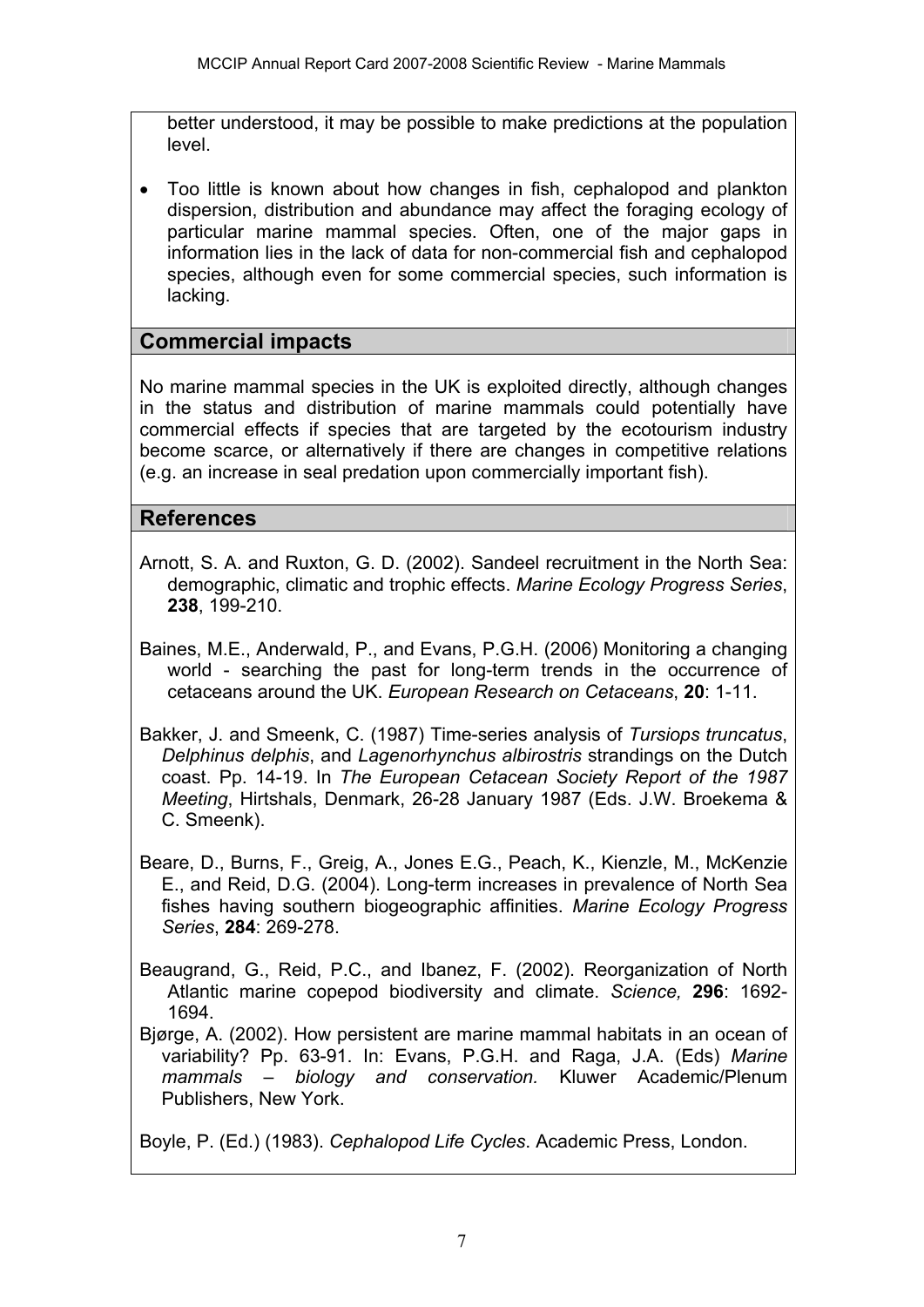- Brander, K., Blom, G., Borges, M.F., Erzini, K., Henderson, G., MacKenzie, B.R., Mendes, H., Ribeiro, J., Santos, A.M.P., and Toresen, R. (2003). Changes in fish distribution in the eastern North Atlantic: Are we seeing a coherent response to changing temperature? *ICES Marine Science Symposia*, **219**: 261-270.
- Camphuysen, K. and Peet, G. (2006). *Whales and Dolphins of the North Sea*. Fontaine Uitgevers, Graveland /The North Sea Foundation, Utrecht, The Nerherlands. 159pp.
- Derocher, E., Lunn, N., and Stirling, I. (2004). Polar bears in a warming climate, *Integrative and Comparative Biology*, **44**; 163-176.
- Domingo, M., Kennedy, S., and Van Bressem, M-F. (2002). Marine Mammal Mass Mortalities. Pp. 425-456. In: Evans, P.G.H. and Raga, J.A. (Eds) *Marine mammals – biology and conservation.* Kluwer Academic/Plenum Publishers, New York.
- Edwards, M & Ricardson, A. J. (2004). Impact of climate change on marine pelagic phenology and trophic mismatch. *Nature, 2808*
- Evans, P.G.H., Anderwald, P., and Baines, M.E. (2003). *Status Review of UK Cetaceans*. Report to English Nature & Countryside Council for Wales. 160pp. (obtainable from Sea Watch Foundation, 11 Jersey Road, Oxford 0X4 4RT).
- Evans, P.G.H., Lockyer, C.H., and Read, A. J. (2007). Harbour Porpoise *Phocoena phocoena*. In: *New Handbook of British* Mammals (Editor D.W. Yalden). Mammal Society, London. (In press).
- Ferguson, S., Stirling, I., and McLoughlin, P. (2005). Climate change and ringed seal (*Phoca hispida*) recruitment in western Hudson Bay, *Marine Mammal Science*, **21**(1); 121-135.
- Forcada, J., Trathan, P., Reid, K., and Murray, E. (2005). The effects of global climate variability in pup production of Antarctic fur seals, *Ecology*, **86**(9); 2408-2417.
- Fraser, F.C. (1946). *Report on Cetacea stranded on the British Coasts from 1933 to 1937*. The British Museum (Natural History), London. 56pp.
- Frederiksen, M., Harris, M.P., Daunt, F., Rothery, P., and Wanless, S. (2004). Scale-dependent climate signals drive breeding phenology of three seabird species. *Global Change Biology*, **10**, 1214-1221.
- Frederiksen, M., Wright, P.J., Harris, M.P., Mavor, R.A., Heubeck, M., and Wanless, S. (2005). Regional patterns of kittiwake *Rissa tridactyla* breeding success are related to variability in sandeel recruitment. *Marine Ecology Progress Series*, **300**: 201-211.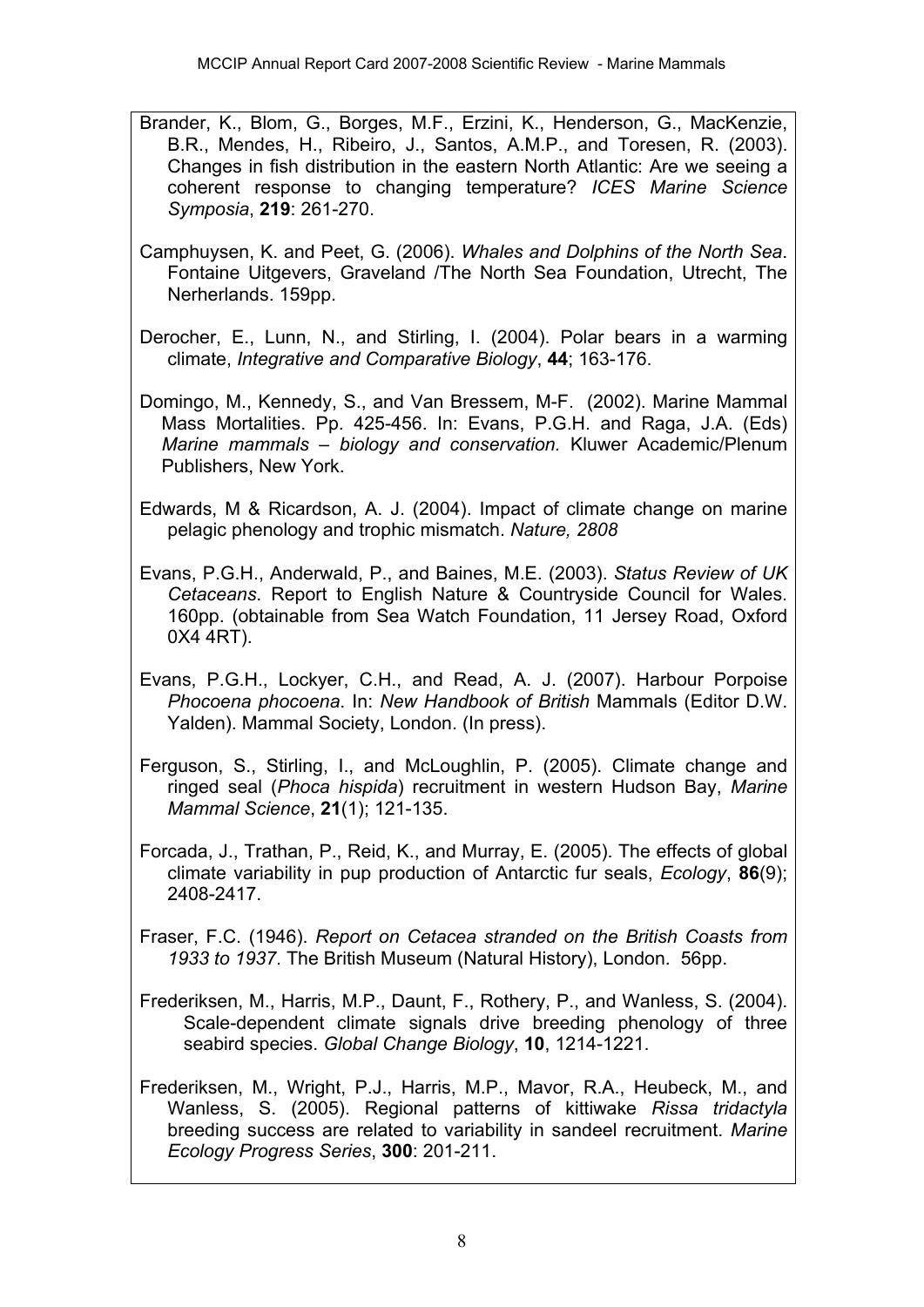- Geraci, J. and Lounsbury, V. (2002). Marine mammal health: holding the balance in an ever changing sea. Pp. 365-384. In: Evans, P.G.H. and Raga, J.A. (Eds) *Marine mammals – biology and conservation.* Kluwer Academic/Plenum Publishers, New York.
- Geraci, J., Harwood, J., and Lounsbury, V. (1999). Marine mammal die-offs. Pp. 367-395. In: Twiss Jr, J.R. & Reeves, R.R. (Eds.) *Conservation and Management of Marine Mammals.* Smithsonian Institution Press, Washington D.C.
- Greene, C.H. and Pershing, A.J. (2004). Climate and the conservation biology of North Atlantic right whales: the right whale at the wrong time? *Frontiers in Ecology and the Environment*, **2**(1): 29-34.
- Harvell, C.D., Mitchell, C.E., Ward, J.R., Altizer, S., Dobson, A.P., Ostfield, R.S., and Samuel, M.E. (2002). Climate warming and disease risks for terrestrial and marine quota. *Science*, **296**: 2159-2162.
- Harwood, J. (2001). Marine mammals and their environment in the twenty-first century. *Journal of Mammalogy*, **82**: 630-640.
- Heide-Jorgensen, M.P. and Laidre, K.L. (2004). Declining extent of open water refugia for top predators in Baffin Bay and adjacent waters, *Ambio*, **33**(8): 487-94.
- Hernández, M., Robinson, I., Aguilar, A., Gonzalez, L.M., López-Jurado, L.F., Reyero, M.I., Cacho, E., Franco, J., López-Rodas, V., and Costas, E. (1998). Did algal toxins cause monk seal mortality? *Nature*, **393**: 28.
- Hulme, M., Jenkins, G.J., Lu, X., Turnpenny, J.R., Mitchell, T.D., Jones, R.G., Lowe, J., Murphy, J.M., Hassell, D., Boorman, P., McDonald, R., and Hill, S. (2002). *Climate change scenarios for the United Kingdom: the UKCIP02 scientific report.* Tyndall Centre for Climate Change Research, Norwich.
- International Whaling Commission (1997). Report of the IWC workshop on climate change and cetaceans. *Report of the International Whaling Commission*, **47**: 293-313.
- Kinze, C.C., Addink, M., Smeenk, C., García Hartmann, M., Richards, H.W., Sonntag, R.P., and Benke, H. (1997) The white-beaked dolphin (*Lagenorhynchus albirostris*) and the white-sided dolphin (*Lagenorhynchus acutus*) in the North and Baltic Seas: review of available information. *Report of the International Whaling Commission*, **47**: 675-681.
- Lafferty, K.D., Porter, J.W., and Ford, S.E. (2004) Are diseases increasing in the ocean? *Annual Review of Ecology and Systematics*, **35**: 31-54.
- Laidre, K. and Heide-Jorgensen, M. (2005), Arctic sea ice trends and narwhal vulnerability, *Biological Conservation*, **121**: 509-517.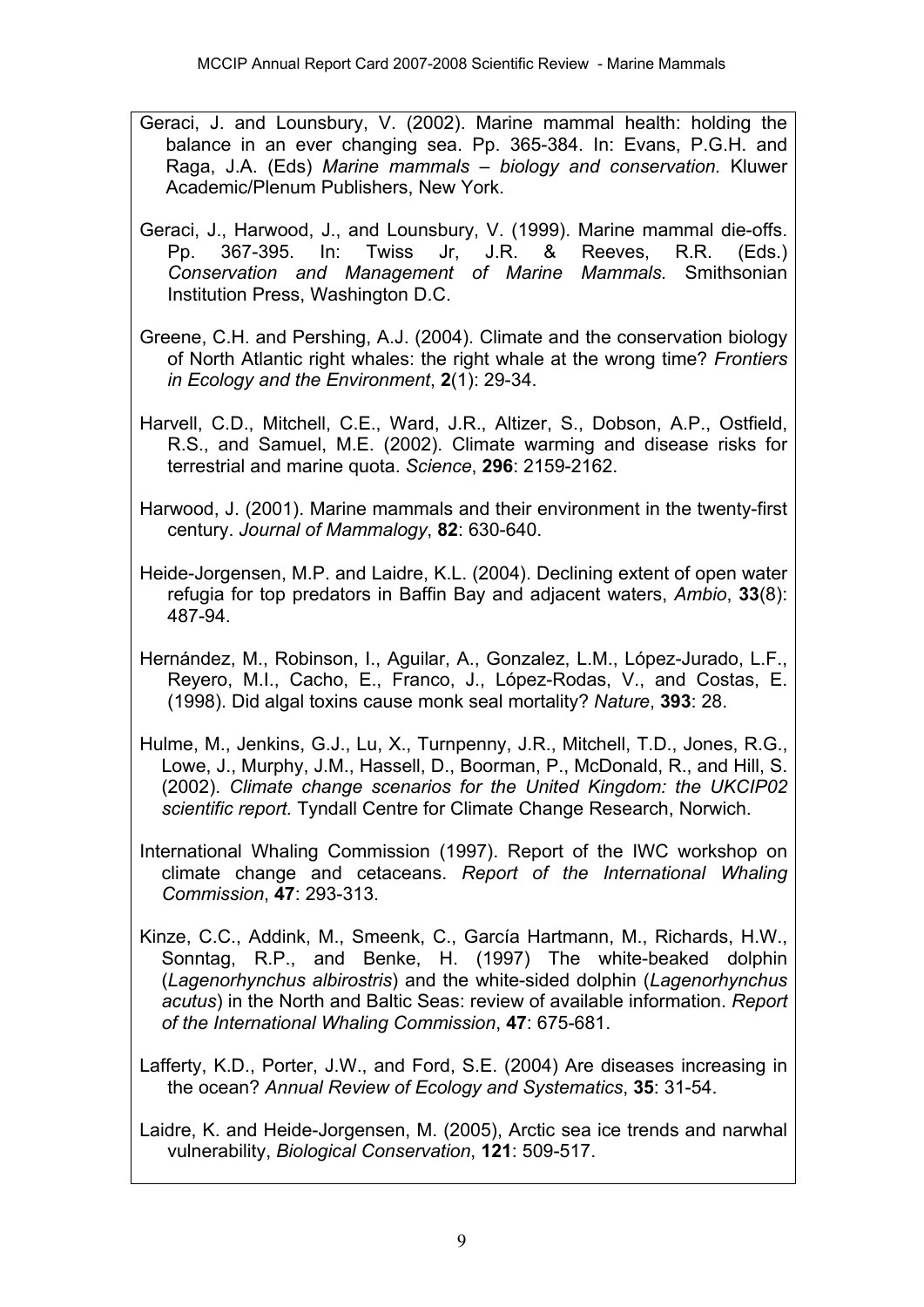- Leaper, R., Cooke, J., Trathan, P., Reid, K., Rowantree, V., and Payne, R. (2005) Global climate drives southern right whale (*Eubaena australis*) population dynamics, *Biology Letters*, **2**(2) (published online DOI:10.1098/rsbl.2005.0431.
- Learmonth J.A., Macleod C.D., Santos M.B., Pierce G.J., Crick, H.Q.P., and Robinson, R.A. (2006) Potential effects of climate change on marine mammals. *Oceanography and Marine Biology*, **44**: 431-464.
- MacDonald, R., Harner, T., and Fyfe, J. (2005). Recent climate change in the Arctic and its impact on contaminant pathways and interpretation of temporal trend data, *Science of the Total Environment*, **342**; 5-86.
- MacLeod, C., Bannon, S., Pierce, G., Schweder, C., Learmonth, J., Herman, J., and Reid, R. (2005). Climate change and the cetacean community of north-west Scotland. *Biological Conservation*, **124**: 477-483.
- MacLeod, C.D., Santos, M.B., Reid, R.J., Scott, B.E., and Pierce, G.J. (2007a). Linking sandeel consumption and the likelihood of starvation in harbour porpoises in the Scottish North Sea: Could climate change mean more starving porpoises? *Biology Letters* (published online, DOI: 10.1098/rsbl.2006.0588).
- MacLeod, C.D., Weir, C.R., Pierpoint, C., and Harland, E.J. (2007b). The habitat preferences of marine mammals west of Scotland (UK). *Journal of the Marine Biological Association of the United Kingdom*, **87**: 157-164.
- Mavor, R.A., Parsons, M., Heubeck, M., and Schmitt, S. (2006). *Seabird numbers and breeding success in Britain and Ireland, 2005*. Peterborough, Joint Nature Conservation Committee. (UK Nature Conservation, No.30).
- McMahon, C. and Burton, C. (2005). Climate change and seal survival: evidence for environmentally mediated changes in elephant seal *Mirounga leonina* pup survival, *Proceedings of the Royal Society B*, **272**; 923-928.
- Peperzak, L. (2003). Climate change and harmful algal blooms in the North Sea. *Acta Oecologica*, **24**, Supplement 1: 139-144.
- Perry, A.L., Low, P.J., Ellis J.R., and. Reynolds J.D (2005). Climate Change and Distribution Shifts in Marine Fishes. *Science,* **308**: 1912-1915.
- Pörtner, H.O., Langenbuch, M., and Reipschlåger, A. (2004). Biological impact of elevated ocean  $CO<sub>2</sub>$  concentrations: lessons from animal physiology and earth history. *Journal of Oceanography*, **60**: 705-718.
- Reid, C.R., Edwards, M., Beaugrand, G., Skogen, M., and Stevens, D. (2003). Periodic changes in the zooplankton of the North Sea during the twentieth century linked to oceanic inflow. *Fisheries Oceanography*, **12**: 260-269.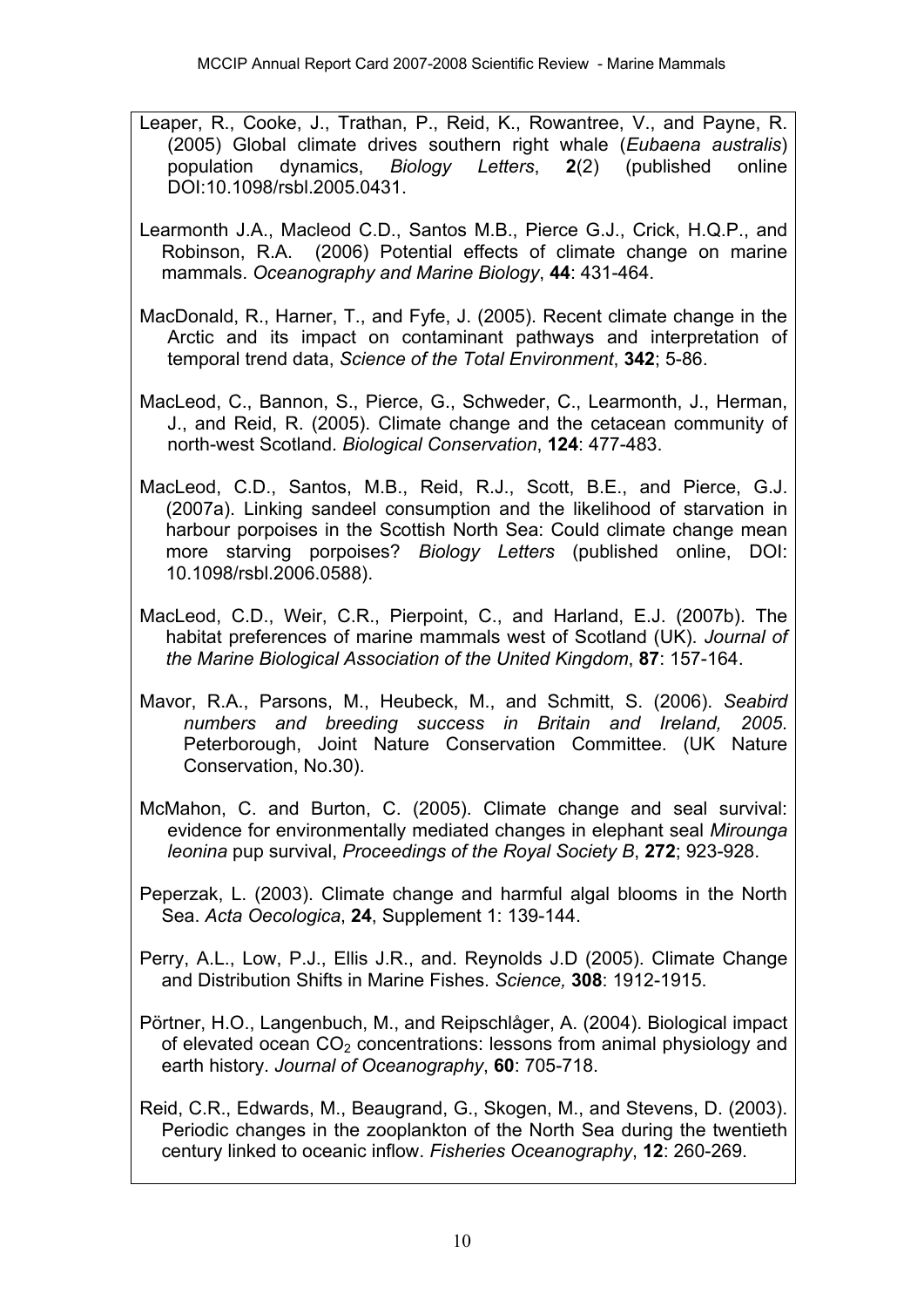- Rindorf, A., Wanless, S., and Harris, M. P. (2000). Effects of changes in sandeel availability on the reproductive output of seabirds. *Marine Ecology Progress Series*, **202**: 241-252.
- Rose, G.A. (2005). On distributional responses of North Atlantic fishes to climate change. *ICES Journal of Marine Science,* **62**: 1360-1374.
- Royal Society (2005). *Ocean acidification due to increasing carbon dioxide*. Policy Document 12/05. The Royal Society, London. 60pp.
- Santos, M.B., Pierce, G.J., Learmonth, J.A., Reid, R.J., Ross, H.M., Patterson, I.A.P., Reid, D.G., and Beare, D. (2004) Variability in the diet of harbor porpoises (*Phocoena phocoena*) in Scottish waters 1992-2003. *Marine Mammal Science*, **20**: 1-27.
- Scholin, C.A., Gulland, F., Doucette, G.J., Benson, S., Busman, M., Chavez, F.P., Cordaro, J., DeLong, R., De Vogelaere, A., Harvey, J., Haulena, M., Lefebvre, K., Lipscomb, T., Loscutoff, S., Lowenstine, L.J., Maein III, R., Miller, P.E., McLellan, W.A., Moeller, P.D.R., Powell, C.L., Rowles, T., Silvagni, P., Silver, M., Spraker, T., Trainer, V., and Van Dolah, F.M. (2000). Mortality of sea lions along the central California coast linked to a toxic diatom bloom. *Nature*, **403**: 80-84.
- Sheldrick, M.C. (1989). Stranded whale records for the entire British coastline, 1967 – 1986. *Investigations on Cetacea,* **22**: 298-329.
- Short, F.T. and Neckles, H.A. (1999). The effects of global climate change on seagrasses. *Aquatic Botany*, **63**: 169-196.
- Simmonds, M. and Isaac, S. (2007). The impacts of climate change on marine mammals: early signs of significant problems. *Oryx*, **41**: 1-8.
- Stenseth, N.C., Mysterud, A., Otterlsen, G., Hurrell, J.W., Chan, K.-S., and Lima, M. (2002). Ecological effects of climate fluctuations. *Science*, **297**: 1292-1296.
- Stenseth, N. C., Ottersen, G., Hurrell, J. W., and Belgrano, A. (2004). *Marine ecosystems and climate variation*. Oxford University Press, Oxford.
- Stirling, I., Lunn, N.J., and Iacozza, J. (1999). Long-term trends in the population ecology of polar bears in western Hudson Bay in relation to climate change. *Arctic*, **52**: 294-306.
- Sun, L., Liu, X., Yin, X., Zhu, R., Xie, Z., and Wang, Y. (2004). A 1,500-year record of Antarctic seal populations in response to climate change *Polar Biology*, **27**: 495-501.

Thompson, P., Ingram, S., Lonergan, M., Northridge, S., Hall, A., and Wilson, B. (2007). Climate change causing starvation in porpoise? *Biology Letters*  3, 533-534.